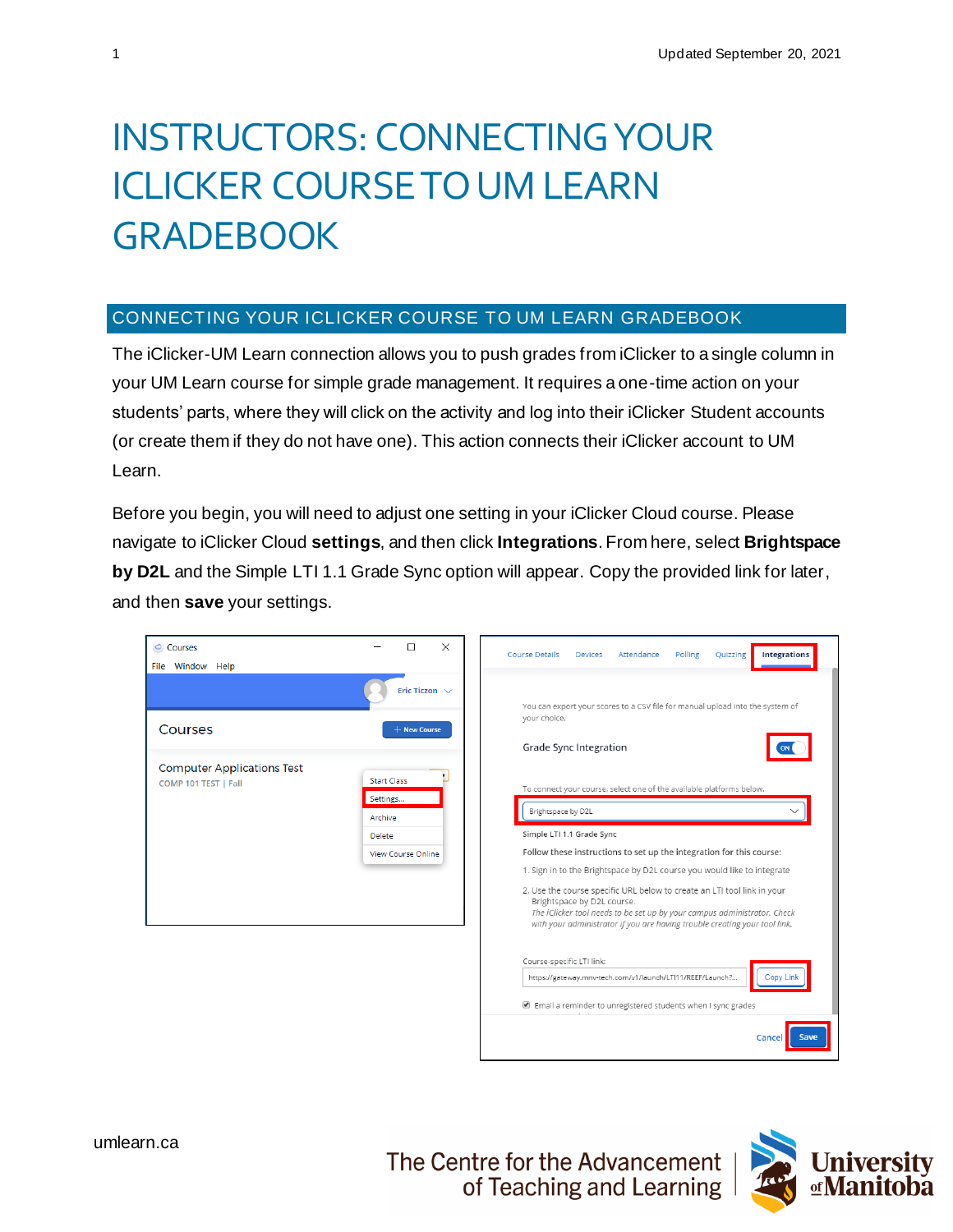Navigate to your UM Learn course and open the Content area. From here, you can decide where you want your iClicker activity to be located. Navigate to the location or module you'd like to place the activity, or create a new module for iClicker, and select the **Existing Activities** option:

|                                                                             | Content Communication v Assessments v Course Admin Support UM SRI Zoom |              |
|-----------------------------------------------------------------------------|------------------------------------------------------------------------|--------------|
| $\alpha$<br><b>Search Topics</b>                                            | iClicker Student .                                                     | <b>Print</b> |
| 稟<br>Overview                                                               | Add dates and restrictions                                             |              |
| <b>Bookmarks</b><br>IJ                                                      | Add a description                                                      |              |
| Course Schedule<br>户                                                        | Existing Activities $\vee$<br><b>Bulk Edit</b><br>New $\vee$           |              |
| <b>Table of Contents</b><br>$\left  \begin{array}{c} 1 \end{array} \right $ | Drag and drop files here to create and update topics                   |              |
| : Test Lesson<br>$\vert 1 \vert$                                            | Add a sub-module                                                       |              |
| Ħ.<br><b>iClicker Student</b>                                               |                                                                        |              |
| Add a module                                                                |                                                                        |              |

From the drop-down menu, select **External Learning Tools**.

| New $\vee$    | Existing Activities v          | / Bulk Edit                  |
|---------------|--------------------------------|------------------------------|
|               | Chat                           | here to create and update to |
| Add a sub-mod | Checklist                      |                              |
|               | <b>Discussions</b>             |                              |
|               | ePortfolio Item                |                              |
|               | <b>External Learning Tools</b> |                              |
|               | Form Templates                 |                              |
|               | <b>OneDrive</b>                |                              |
|               | <b>Online Rooms</b>            |                              |

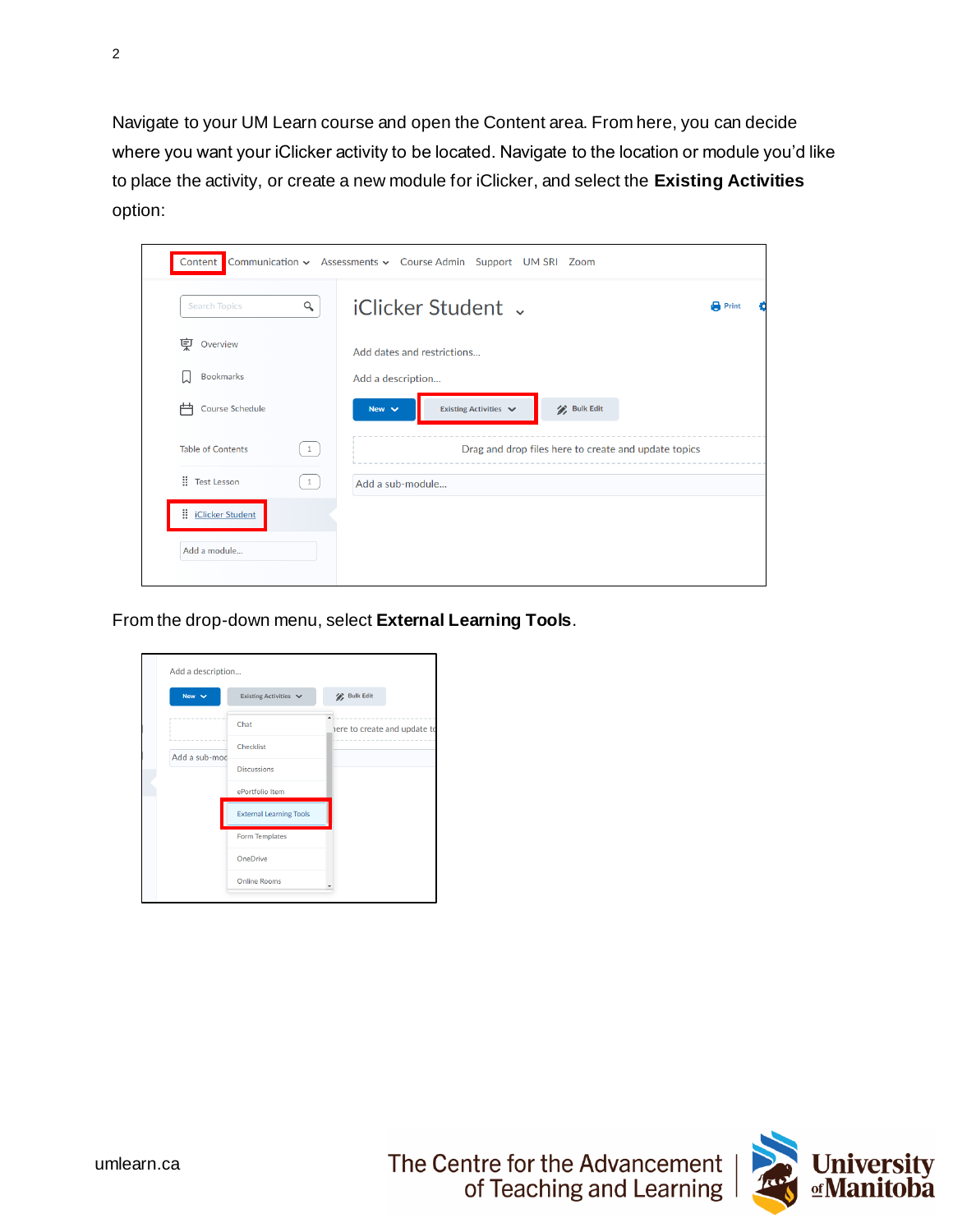| $\checkmark$               |                          |                                |
|----------------------------|--------------------------|--------------------------------|
| <b>Pearson Revel</b>       |                          |                                |
| <b>Reading Lists</b>       |                          |                                |
| <b>Readspeaker TextAid</b> |                          |                                |
| YuJa Enterprise Video      |                          |                                |
| Zoom                       |                          | Zoom                           |
|                            | $/1$ ><br>1<br>$\,$ $\,$ | 200 per page $\sim$            |
| <b>Create New LTI Link</b> |                          |                                |
|                            |                          | Manage External Learning Tools |

On this list, scroll to the bottom and locate the **Create New LTI Link** button.

From here, you will be prompted to enter a name for your activity - we recommend "iClicker Student Account Connection" or something similar. Then, you'll enter your custom URL (that was copied earlier) into the URL box. Choose **Create and Insert** to place the link in your module.

| <b>Add Activity</b>                                                                       |        |        |  | $\times$ |
|-------------------------------------------------------------------------------------------|--------|--------|--|----------|
| $\checkmark$<br>$\leftarrow$                                                              |        |        |  |          |
| Create                                                                                    |        |        |  |          |
| Title <sup>*</sup>                                                                        |        |        |  |          |
| iClicker Student account connection                                                       |        |        |  |          |
| LTI URL <sup>*</sup>                                                                      |        |        |  |          |
| https://gateway.mnv-tech.com/v1/launch/LTI11/REEF/Launch?toolId=Polling&courseId=0b409f38 |        |        |  |          |
| Tool *                                                                                    |        |        |  |          |
| Legacy LTI Tool v                                                                         |        |        |  |          |
|                                                                                           |        |        |  |          |
| <b>Create and Insert</b>                                                                  | Create | Cancel |  |          |
|                                                                                           |        |        |  |          |
|                                                                                           |        |        |  |          |
|                                                                                           |        |        |  |          |



3

[umlearn.ca](https://universityofmanitoba.desire2learn.com/d2l/home)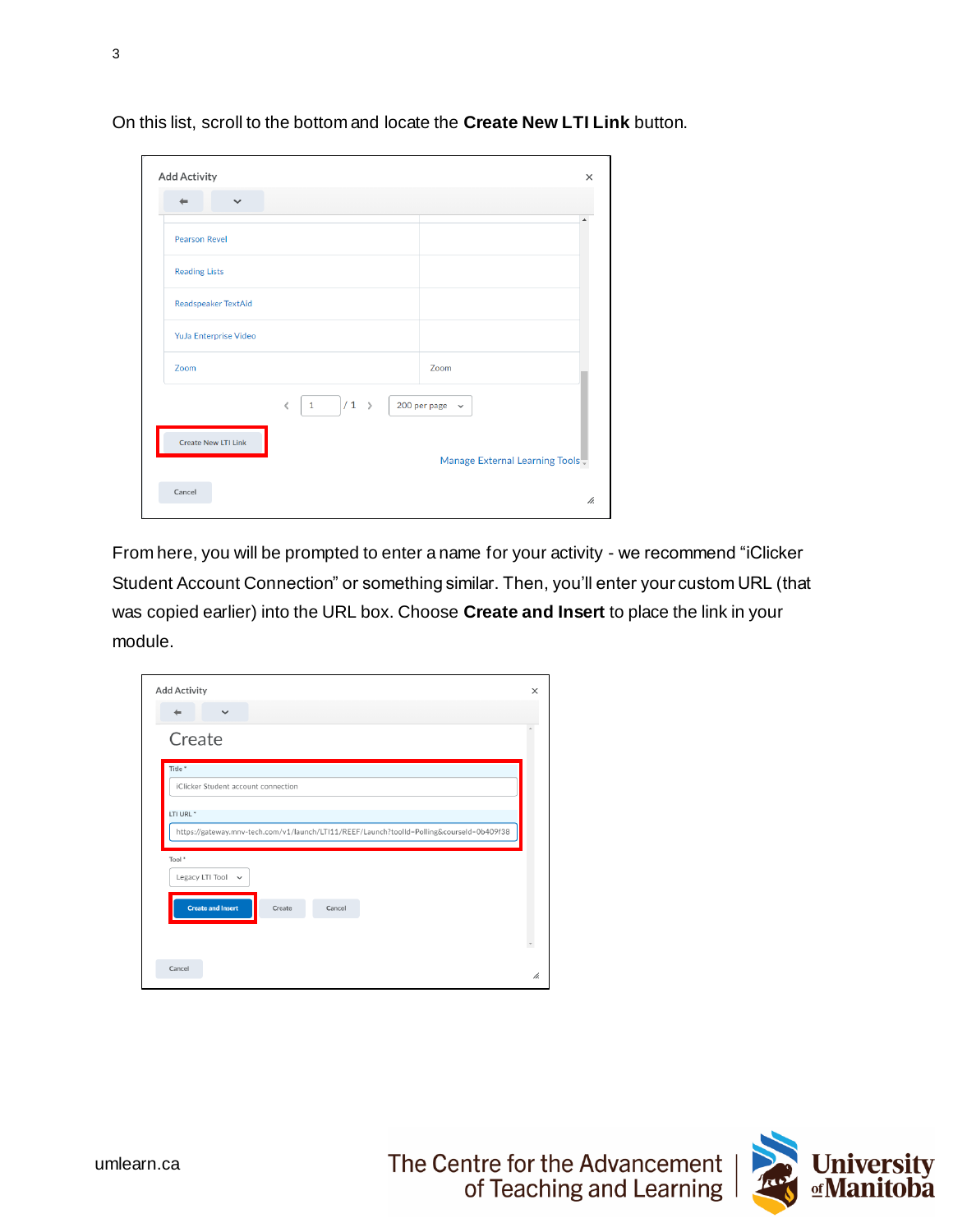This activity will automatically be added to your module. Be sure to click the drop-down arrow to **Edit Properties In-Place** and check the box to **Open as an External Resource**.



There is no further action required on your part for the connection.

Instruct your students to do a one-time action in the UM Learn course, where they will click on the iClicker activity and log into their iClicker Student accounts (or create them if they do not have one). This action connects their iClicker accounts to UM Learn.

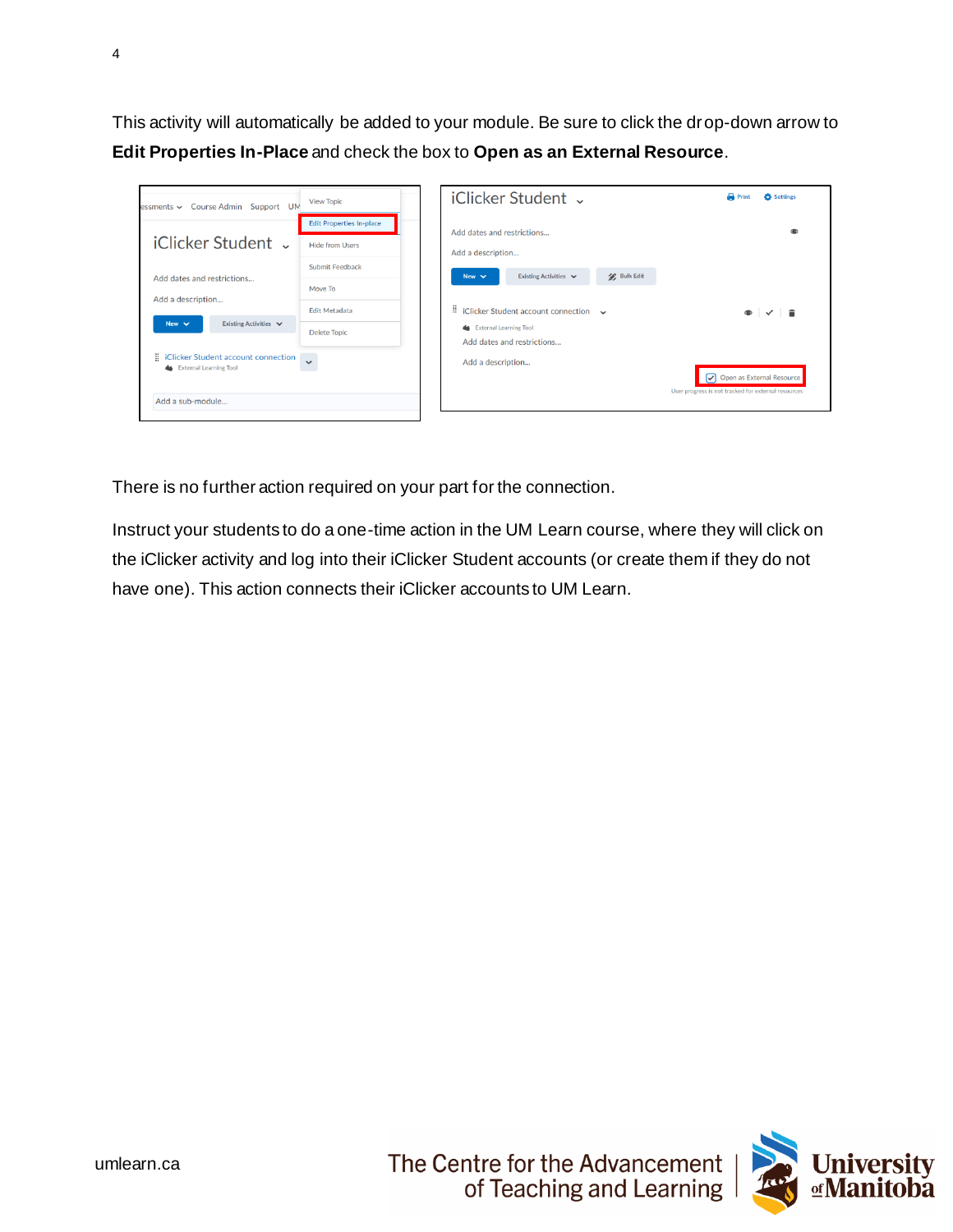## UPLOADING GRADES

Grades upload is a single-click feature - navigate to your iClicker Cloud gradebook (either by logging into iClicker.com and selecting your course or by logging into you iClicker Cloud software and clicking the **View Course Online** link).

| Courses<br>File Window Help                               | ×<br>п                                                                           |
|-----------------------------------------------------------|----------------------------------------------------------------------------------|
|                                                           | Eric Ticzon $\sqrt{}$                                                            |
| Courses                                                   | + New Course                                                                     |
| <b>Computer Applications Test</b><br>COMP 101 TEST   Fall | <b>Start Class</b><br>Settings<br>Archive<br><b>Delete</b><br>View Course Online |
|                                                           |                                                                                  |

From the iClicker website, click **Gradebook**. You can click **Sync Grades** to upload all grades for all connected students.

| Computer Applications Test ↓ |                            |                      |              |             | <b>Eric Ticzon</b>                  |
|------------------------------|----------------------------|----------------------|--------------|-------------|-------------------------------------|
| Start Class                  | Overview<br>Details        |                      |              |             |                                     |
| <b>E</b> Class History       | Search                     | View Pts<br>$\alpha$ |              |             | <b>Sync Grades</b><br><b>Export</b> |
| œ<br>Assignments Beta        |                            |                      |              |             |                                     |
| <b>POO People</b>            | ∧ Student Name             | <b>Grade Sync</b>    | <b>Total</b> | Performance | <b>Participation</b>                |
|                              | <b>Class Average</b>       |                      | 4.67 / 8.00  | 3.33 / 6.00 | 1.33 / 2.00                         |
| 長<br>Gradebook               | Ebrahim, Farzaha           | $\bullet$            | 6.00         | 4.00        | 2.00                                |
| 暟<br>Attendance              | Ticzon, Eric               | $\bullet$            | 0.00         | 0.00        | 0.00                                |
| ❀<br><b>Settings</b>         | <b>Tiszenstudent, Eric</b> | $\bullet$            | 8.00         | 6.00        | 2.00                                |
|                              |                            |                      |              |             |                                     |

Students with a green dot have completed the registration process, and their grades will upload to UM Learn. **Students who have not completed the registration process will not have this dot, and their grades will not be uploaded until they have done so.** 

The first time that the **Sync Grades** button is clicked, it creates a new grade item in your UM Learn course. The instructor can edit this grade item and add the grade weight that composes the final grade.